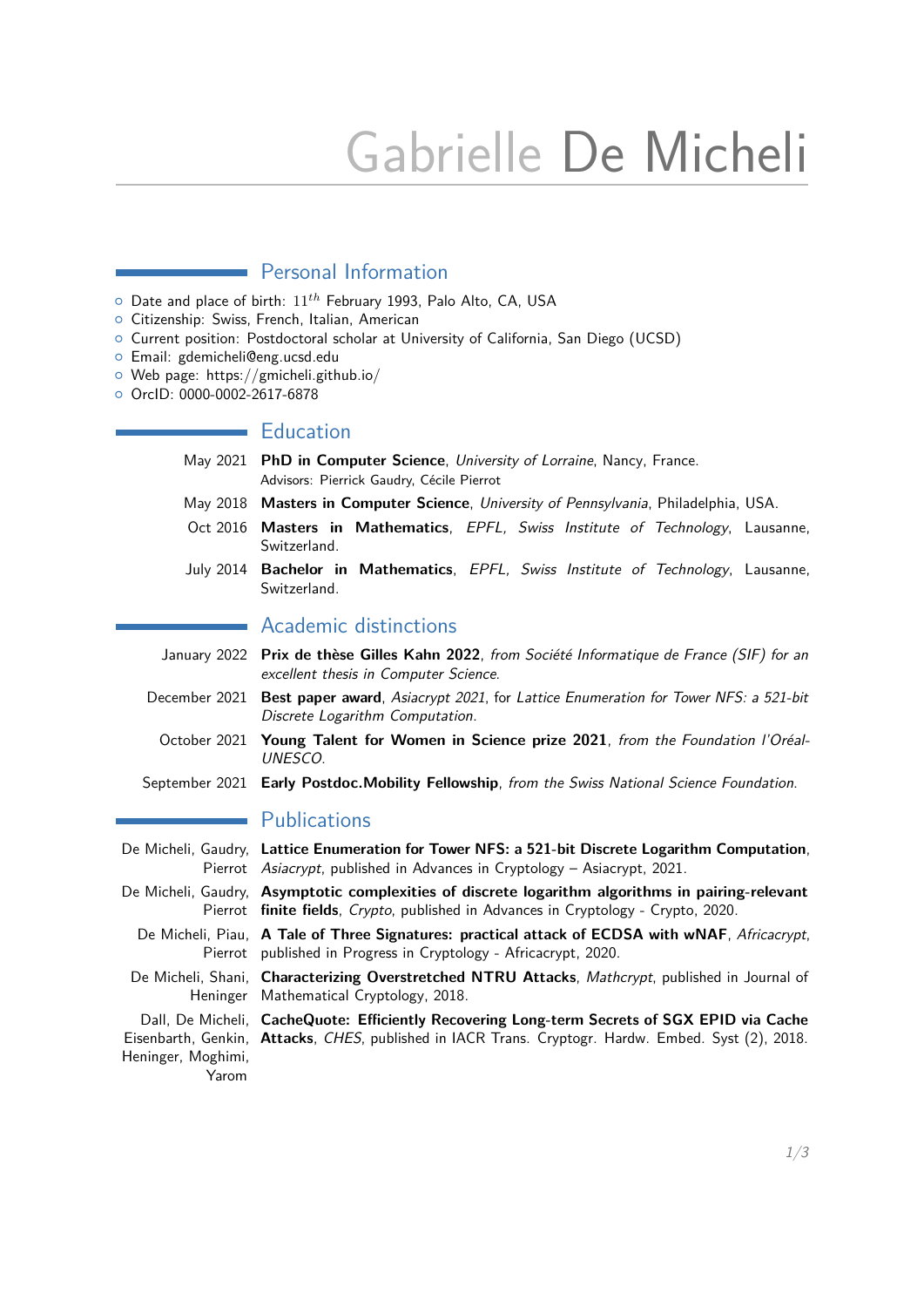#### Unpublished work

De Micheli, **Recovering cryptographic keys from partial information, by example**, Cryptology Heninger ePrint Archive: Report 2020/1506, 2021.

#### Invited talks and presentations

- April 2022 **Énumération de réseaux pour Tower NFS : un calcul de logarithme discret de 521 bits (in French)**, ECO seminar, Montpellier, France.
- April 2022 **Discrete logarithm cryptanalysis**, Stanford University, Palo Alto, USA.
- March 2022 **Lattice Enumeration for Tower NFS: a 521-bit Discrete Logarithm Computation**, AWM seminar, UC San Diego, USA.
- February 2022 **Lattice Enumeration for Tower NFS: a 521-bit Discrete Logarithm Computation**, Number Theory seminar, UC San Diego, USA.
- December 2021 **Lattice Enumeration for Tower NFS: a 521-bit Discrete Logarithm Computation**, Asiacrypt 2021, Virtual conference.
- November 2021 **Lattice Enumeration for Tower NFS: a 521-bit Discrete Logarithm Computation**, Theory seminar, UC San Diego, USA.
- October 2021 **Key recovery from partial information**, Cryptography seminar, Rennes, France.
- November 2020 **Discrete logarithm algorithms in pairing-relevant finite fields**, Journées Codage et Cryptographie C2 2020, Virtual conference.
	- August 2020 **Discrete logarithm algorithms in pairing-relevant finite fields**, Crypto 2020, Virtual conference.
		- July 2020 **A Tale of Three Signatures: practical attack of ECDSA with wNAF**, Africacrypt 2020, Virtual conference.
	- February 2020 **Pairings and security of the discret logarithm problem in finite fields**, Security seminar, Boston University, Boston, USA.
	- February 2020 **Pairings and security of the discret logarithm problem in finite fields**, Theory seminar, University of Northeastern, Boston, USA.
- Decembre 2019 **A Tale of Three Signatures: practical attack of ECDSA with wNAF**, IMA International Conference on Cryptography and Coding, Oxford, UK.
- September 2018 **CacheQuote: Efficiently Recovering Long-term Secrets of SGX EPID via Cache Attacks**, Conference on Cryptographic Hardware and Embedded Systems (CHES) 2018, Amsterdam, Netherlands.
- September 2018 **CacheQuote: Efficiently Recovering Long-term Secrets of SGX EPID via Cache Attacks**, Security seminar, MIT, Boston, USA.
- Septembre 2018 **CacheQuote: Efficiently Recovering Long-term Secrets of SGX EPID via Cache Attacks**, Security seminar, University of Pennsylvania, Philadelphia, USA.
	- August 2018 **Characterizing overstretched NTRU Attacks**, Mathcrypt, Santa Barbara, USA.

## Major scientific achievements

#### Record computations

February 2021 **Discrete logarithm computation in** *GF*(*p* 6 ) **of 521 bit with Tower NFS**, with Pierrick Gaudry and Cécile Pierrot, Record announced in the mailing liste NMBRTHRY of number theory.

Common Vulnerabilities Exposures (CVE)

May 2018 **CVE-2018-3691**, for the CacheQuote attack.